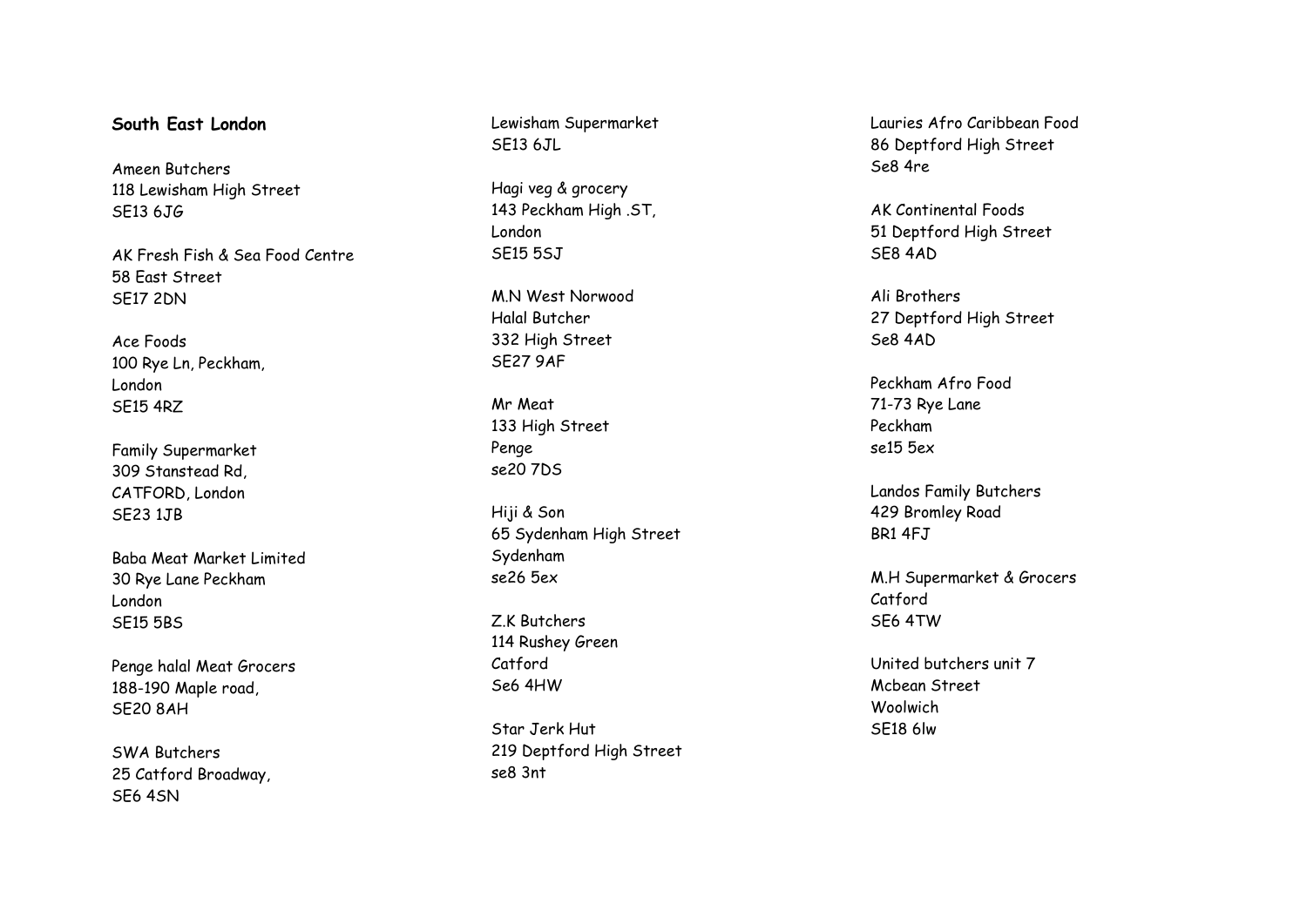Zara Tropical Foods 64 Peckham High Street SE15 5DP

KSA Meat & Fish 90-92 Rye Lane Peckham SE15 4RZ

KNK Grocer Peckham 146-150 Rye Lane SE15 4RZ

Haji & Son 65 Sydenham High Street SE25 5EX

Zain Halal Meat & Grocery 133 Kirkdale Road Sydenham SE26 4QJ

SWA Butchers 25 Catford Broadway Catford SE6 4SN

M&N West Norwood 332 High Street London SE27 9AF

UK Halal Butchers 295 Walworth Road London SE17 2TG

Z&K Butcher 114 Rushey Green Catford

Lauries Afro Caribbean Centre 86 High Street Deptford SE8 4RG

Shabba Hair & Cosmetics 108 Lewisham High Street SE13 6JG

AK Fresh Fish Ltd 02035562067 58 East Street Market SE17 2DN

Food City Denmark Hill Se5 8rz

Tulse Hill Halal Butchers and Grocers 202 Norwood Road London, SE27 9AU

Quality Fish Penge High Road

Costcutter Bromley Rd Downham Bromley BR1 4PJ

Clock Tower Fruit & Veg 2 Station Rd Greater South Norwood London SE25 5AJ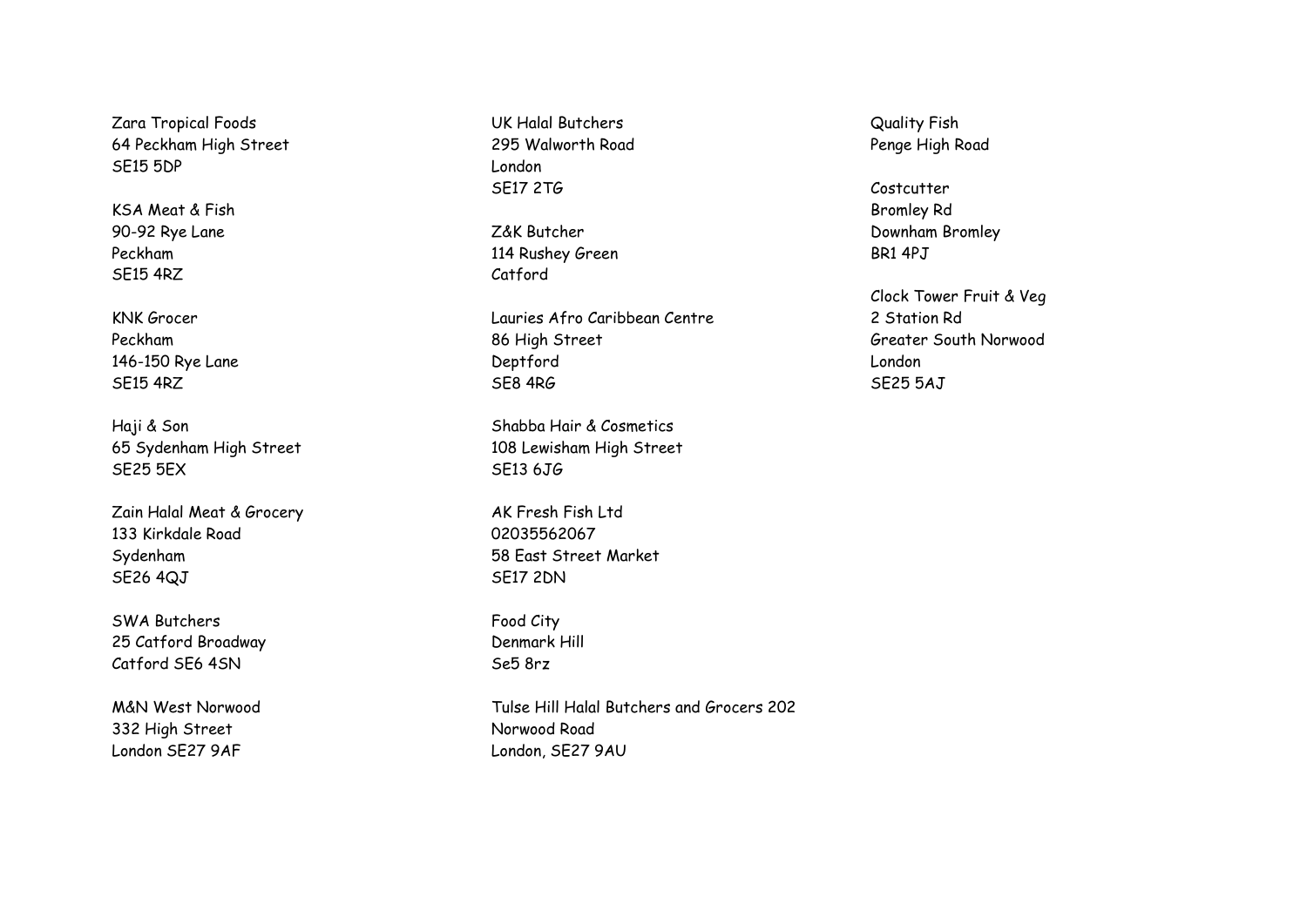# **South West London**

Faiz Latin & Caribbean Food Store Brixton Village, 83/84 Coldharbour Ln, Brixton, London SW9 8PR

Palithras Supermarket Tooting SW17 OBS

Kingdom Halal Meat Ltd 73 Mitcham Road Tooting SW17 9PB

H&M Food Store 46 Atlantic Rd Brixton sw9 8JN

Zana Food Centre Ltd 29 Electric Avenue Brixton sw9 8JP

Nour Cash & Carry 23 Market Row Brixton SW9 8LB

Kingdom Halal Meat 73 Mitcham Road Tooting SW17 9PB

Adiz Cash & Carry 15 Electric Avenue Brixton SW9 8JY

Aziz 9 Electric Avenue Brixton

Lana Supermarket 46 Atlantic Road Brixton Sw9 8jn

Brixton Foodland 6 Market Row Brixton London SW9 8LD

MA Soda 17 Brixton Village Market Brixton London SW9 8PR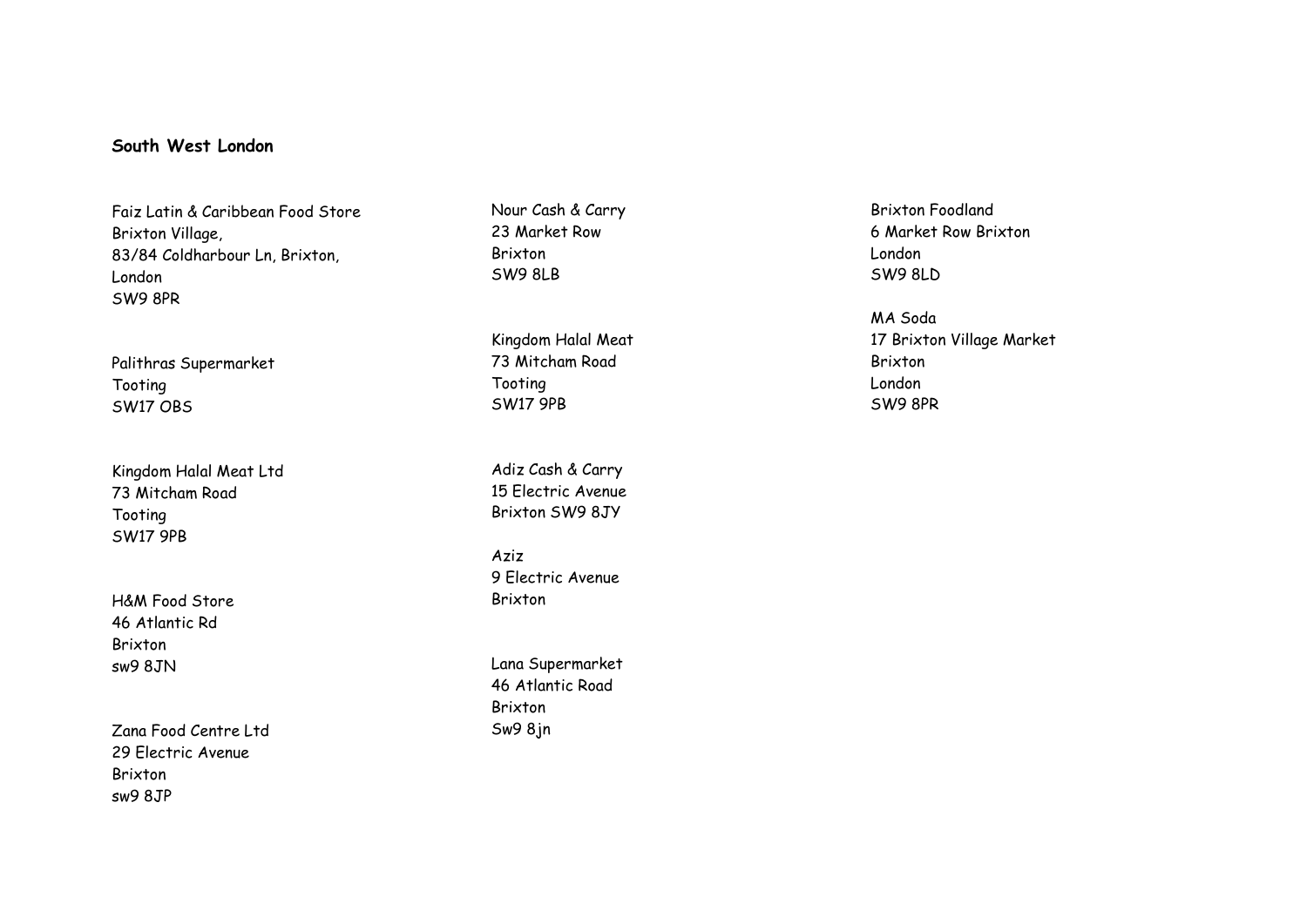# **East & West London**

## **West London**

Dar Enterprise UK Ltd 167 Railway Arches Shepherds Bush Market W12 8DF

International Cash & Carry 160 Shepherds Bush market W12 8DG

London Flowers Ltd 98 Old oak, Common Lane East ACTON W3 7DA

#### **East London**

Jim's Butchers 164-166 Ridley Rd E8 2NH

Proudly African Supermarket 235 High St, Walthamstow, London E17 7BH

Kingsland Seafood 46 Kingsland High Rd E8 2JP

S&A Groceries 6 Palace parade Walthamstow E17 7BU

Madina store 78 Kingsland High Street Dalston E8 2ns

Akdoniz Food Centre 245-251 Wells Street London E9 6RG

Kingsway Grocers Dalston Market (3rd shop on the left Dalston from Kingsland High RD)

Quality Halal Meat 135 High Street Walthamstow E17 7DB

Jerk Spice 66 old Church Road E4 8DB

Uncle's Market 163 High Street E17 7BX

Papa's meat market 163 high street Walthamstow E17 7BX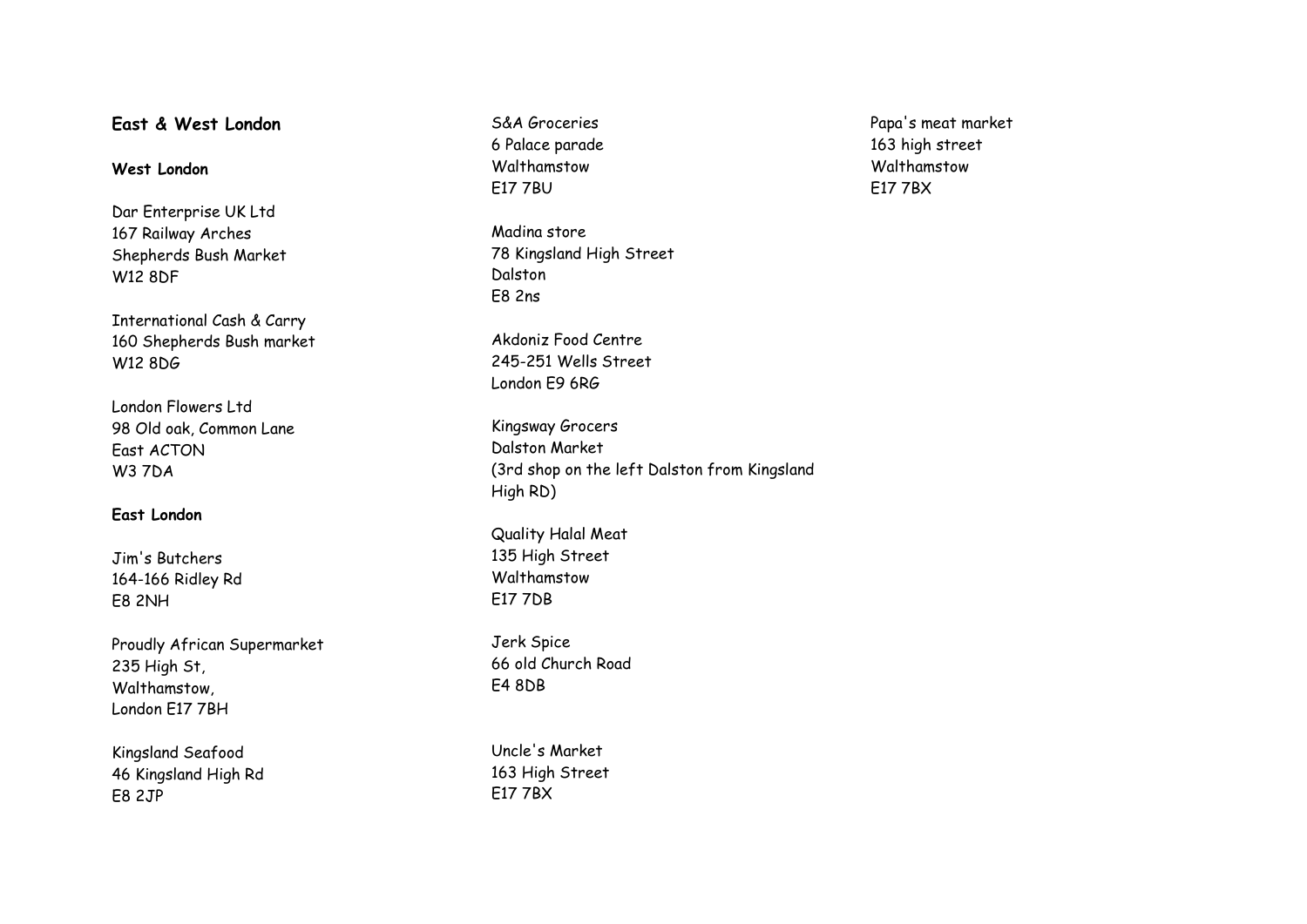**North & North West London Retailers**

### **North London**

Eddie's Meat Market 121 Fore St, London N18 2XF

Tropical mini Market 59-62 Market Hall Wood Green N22 6YE

Fruit & Veg around the World Unit 2-3 Edmonton Green Shopping Centre London N9 0TZ

Bruce Grove Supermarket Tottenham N17 6RA

Mountain Foods Shop 5 Edmonton Shopping Centre N9 0ZZ

Tooka Mini Market 87 West Green road N15 5DA

West Green Supermarket 57/59 West Green Road N15

Big Ben Supermarket 120-122 Fore st, n18 2xa

TK West Foods Ltd 231 Hertford Road N9 7ER

Eddies Meat Market 121 Fore Street Edmonton N18 2xf

Big Ben Fisheries 170 Fore Street N18 2jb

Tropico Food 9-11 W Green Rd Tottenham London N15 5BX

**North West London**

Big Ben Supermarket 9-11 High Street London NW10 4NA

Blue Mountain Peak 4 Craven Park Road Harlesden NW10 4AB

House Wife Cash & Carry 14 Craven Park Road London NW10 4AB

Fresh Fish 90 High Rd Harlesden NW10 4SL

Bilal Halal Meat 88 High Street Harlesden NW10 4SL

Hastee Fresh Fish Supermarket 11 Bank Buildings Harlesden NW10 4LT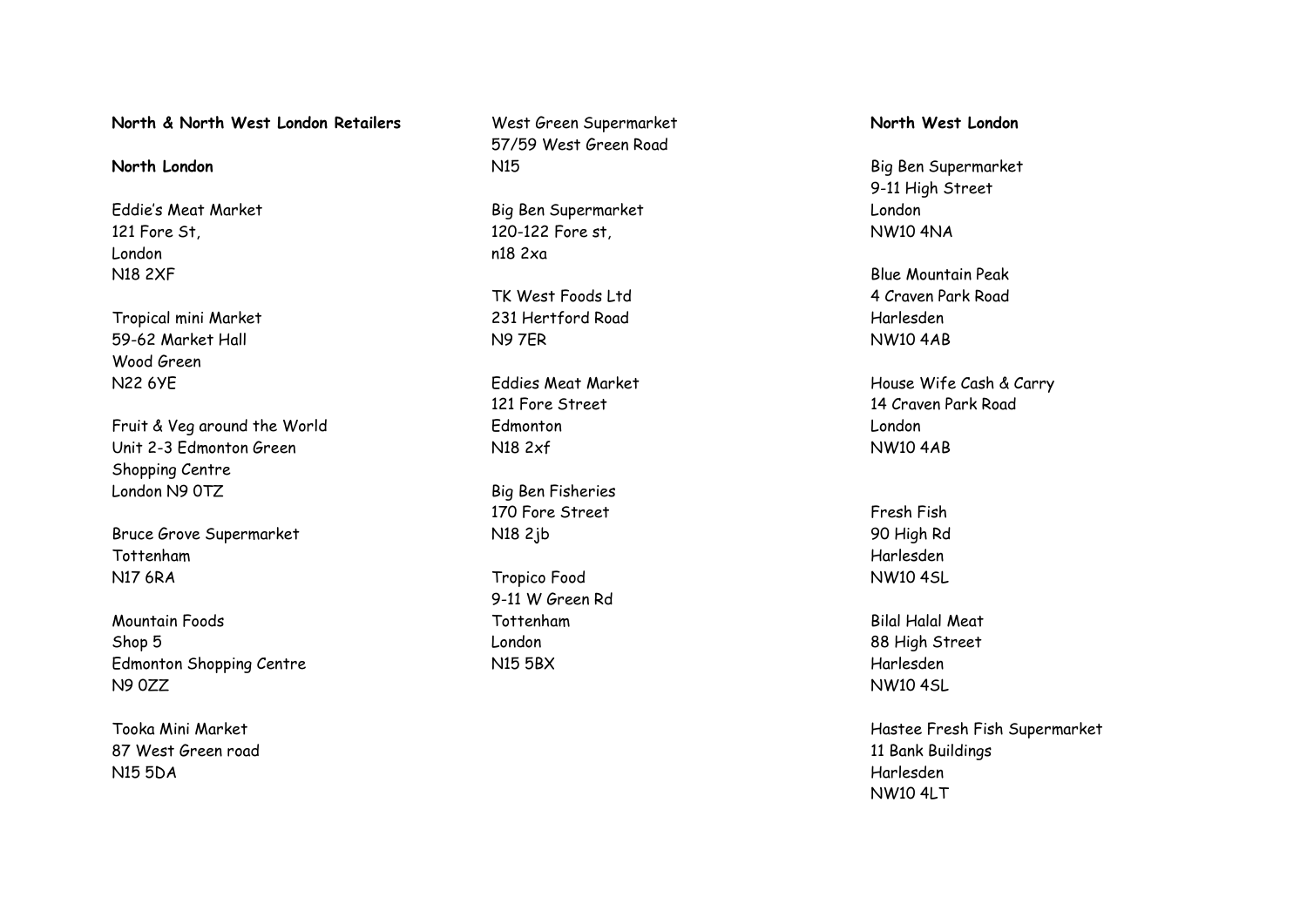Quality Fish 14 High Street Harlesden NW10 4LX

International Cash & Carry Shepherd's Bush Market, White City, London W12 8DF

New Continental Food stores Railways Arches 167 Shepherd's Bush Market White City, London W12 8Df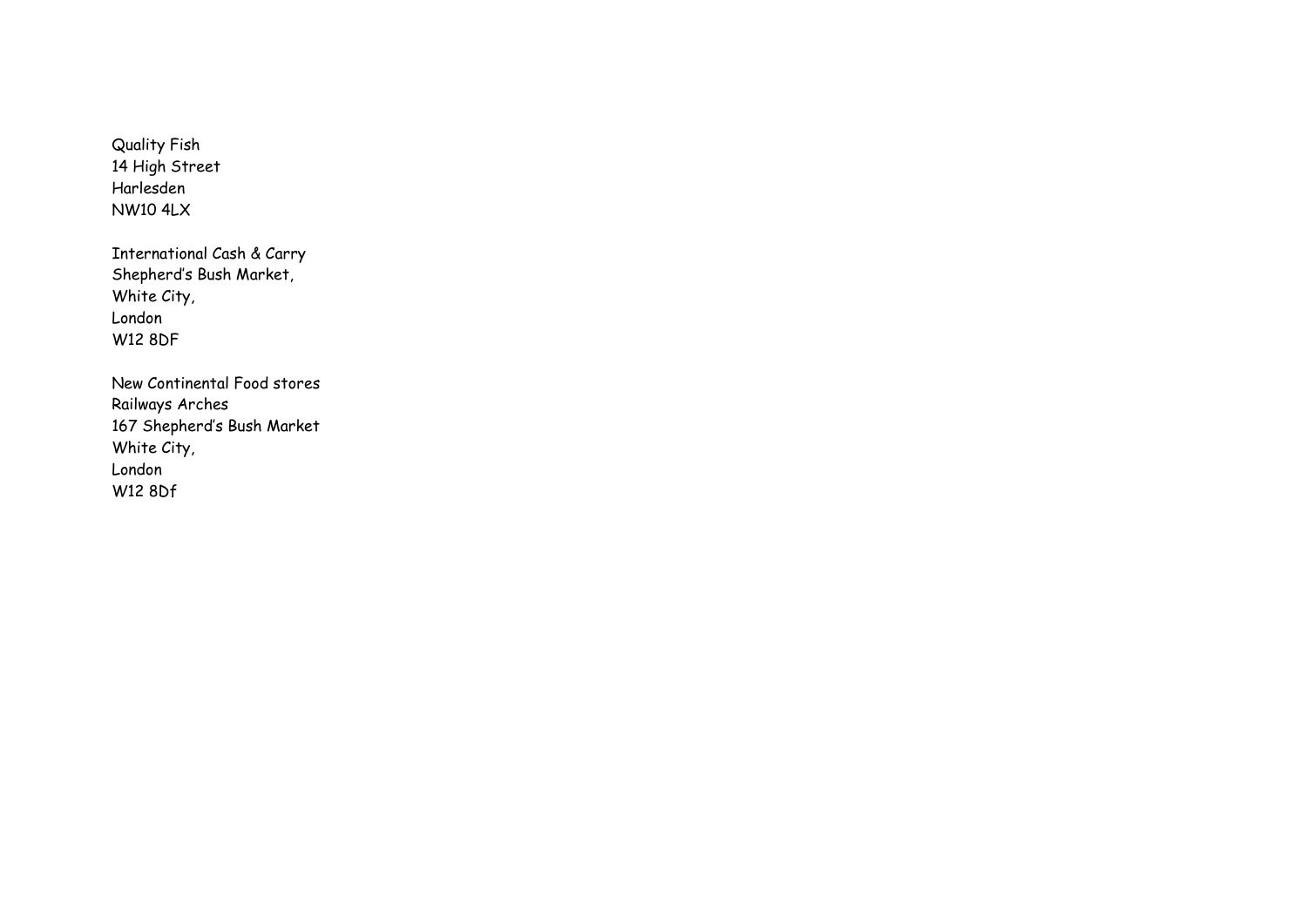**Croydon, Mitcham, Tooting Retailers**

### **Croydon**

Haji Yusuf halal 1039 London Rd, Thornton heath CR7 6JF

Halal Meat Fruit & Veg Groceries 17 Lower Addiscombe Road, Croydon CR0 6PQ

M&M Meat Market 119 High Street Thornton Heath CR7 8RZ

Jhelum Cash & Carry 32-34 South Lodge Avenue Pollards Hill Mitcham CR4 1LU

Ellan Supermarket 234-236 London Road Croydon CR0 2TF

African Food Centre London Road Croydon (Same side as West Croydon train Station)

Foodwise 39 Church Street Croydon CR0 1RH

Top Fashion Hair, Beauty & Cosmetics 2 Longdale Parade Upper Green Mitcham CR4 2PE

Croydon Selsdon All in one2 Selsdon Parade Addington Road Cr2 8LH

Vitamin New Addington Cr0 0JB

Mr Meat 31-33 Church Street Croydon Cr0 1rj

Savemore Halal Meat 65/67/69 London Road West Croydon Cr0 2RF

Jus Food 17 High Street Thornton Heath Cr7 8RU

United Butchers Unit 7 Mcbean Street Woolwich Se18 6LW

Emmanuel's Butchers 4-5 Upper Green West Mitcham CR4 3AA Roberts

Roberts Greengrocers Thornton Heath 50 Brigstock Rd, Thornton Heath CR7 8RX

Haji Yusuf halal 1039 London Rd, Thornton heath CR7 6JF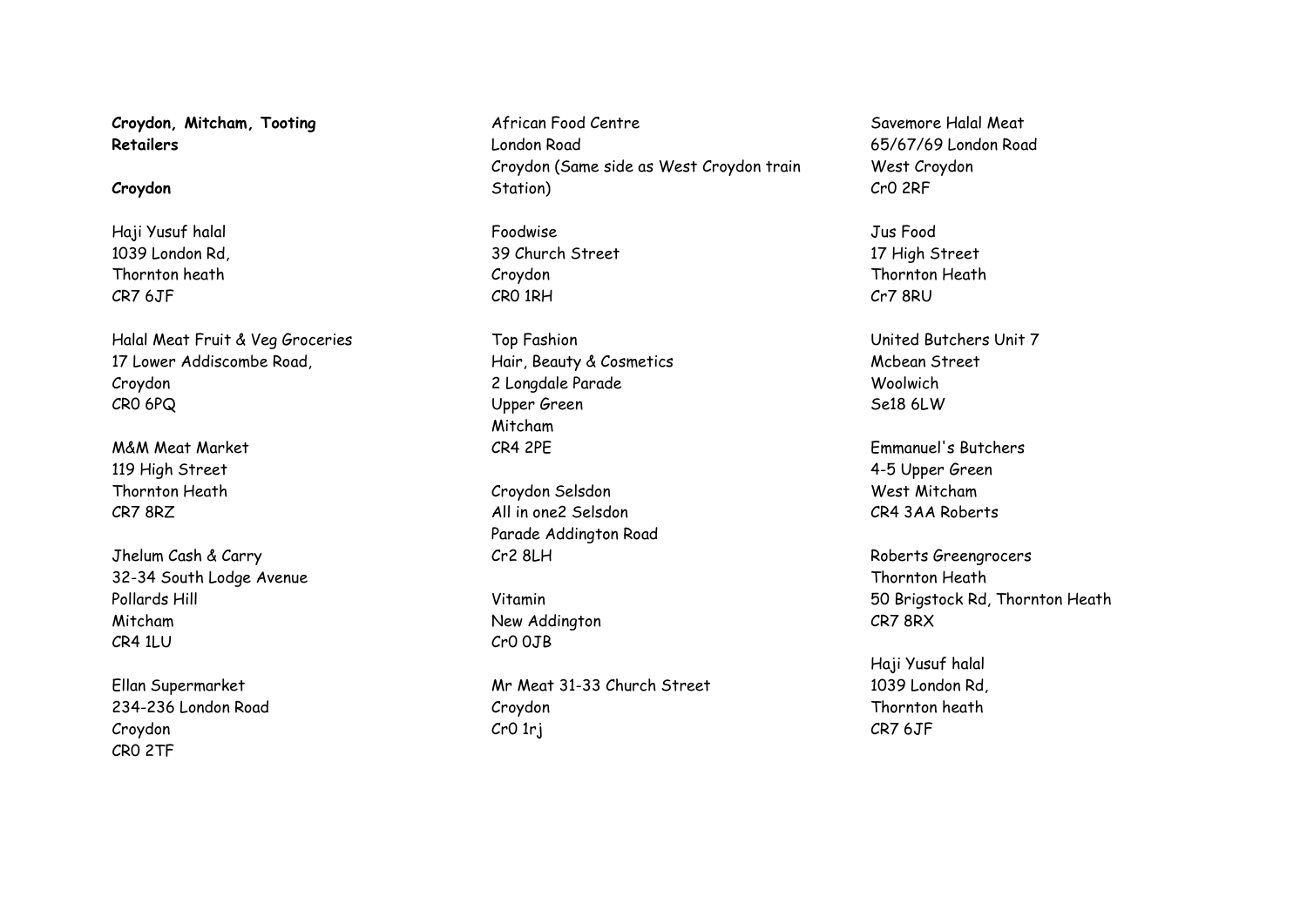Daily fresh food & HMC Halal meat 772 London Road Thornton Heath Surrey CR7 6JB

Haji & Sons 265 - 269 London Road Croydon CR0 2RL

Mr Meat 31-33 Church Street Croydon London CR0 1RH

M & M Afro Caribbean Supermarket 72 Brickstock Road Thornton Heath CR7 7JA

Eatwell New Addington 11 Central Parade, New Addington, Croydon CR0 0JB

Islamabad Halal butchers 18 High St Thornton Heath CR7 8LE

Zenith Halah Butchers 26 High St, Thornton Heath CR7 8LE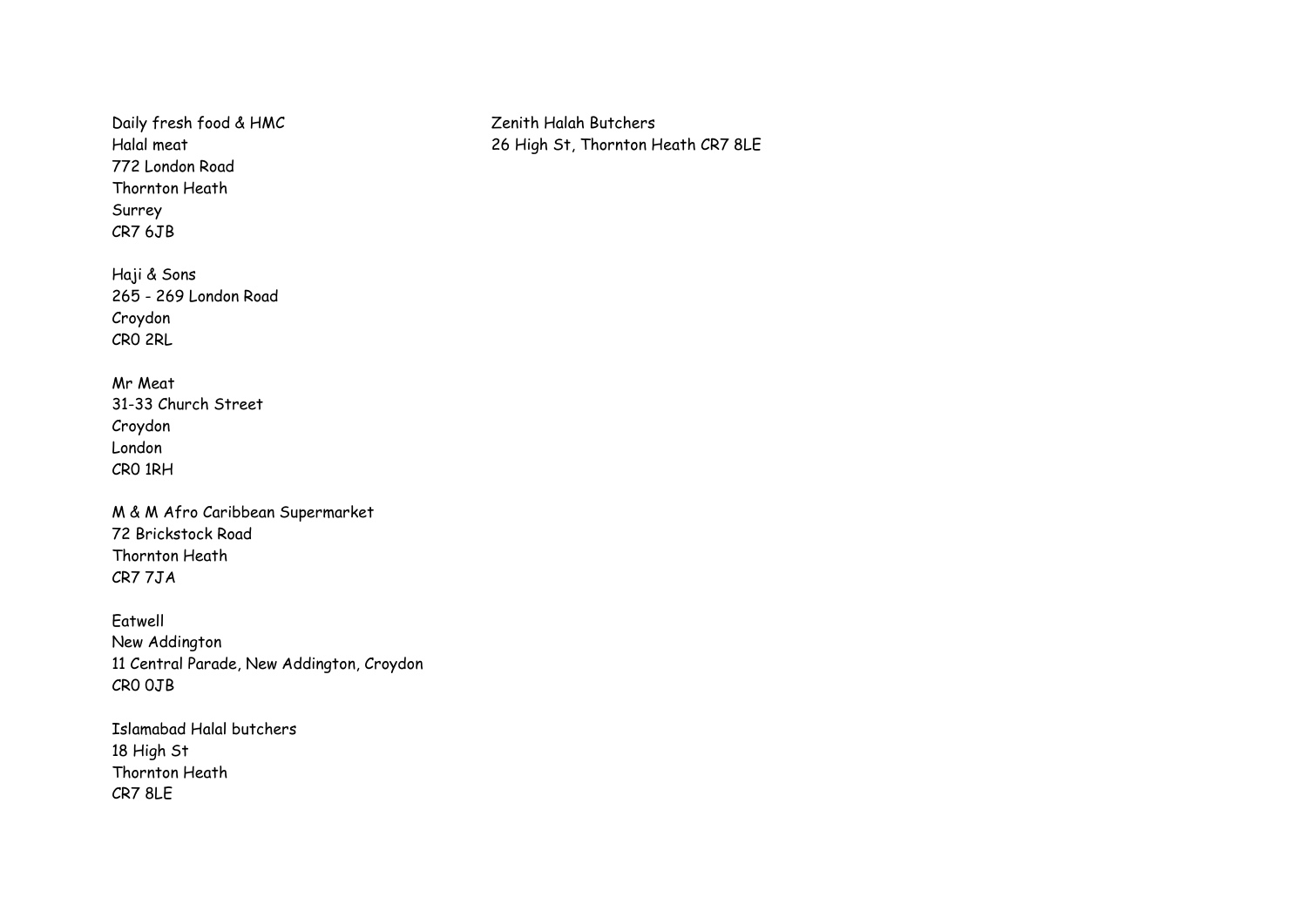## **Luton Bedfordshire Retailers**

Fruit & Veg Hub 5 The Mall, Luton LU1 2TN

Riley's Tropical Food Specialist Unit 5 Luton Indoor Market Arndale Shopping Centre The Mall

Henrys Mini Market 51 New Bedford Rd Luton

Tops food store 312 Oakley Road Luton LU4 9QD

Montego's African & Caribbean Food market 17 & 19 Mill Street Bedford MK40 3EU

## **Nottingham Retailers**

Colin Mitchell Supermarket 185 Alfreton Road, Radford, Nottingham, Nottinghamshire, NG7 3NW

Mitchell's The Bowl 155 Ilkeston Road NG7 3HE

Hafiz 292 Nottingham Road Nottingham NG7 7DG

Medina Foodstore 79-83 Radford Road NG7 5DR

1212 Afro-Caribbean Food 43 Mansfield Road Nottingham NG1 3FB

Rajah Food 325 Hocknall Road Nottingham NG5 1FJ

Ali Meat Centre 91 Sneiton Dale Sneiton Nottingham NG2 4LQ

## **Birmingham Retailers**

Saleh & Sons 250 Lozells Rd, Birmingham B19 1NP

Dudley road halal Meat 411 Dudley rd, Birmingham B18 9LW

Sedana Supermarket UK 408-410 Dudley Road B18 4HH

Dudley Halal meat 411 Dudley road Birmingham B18 4HD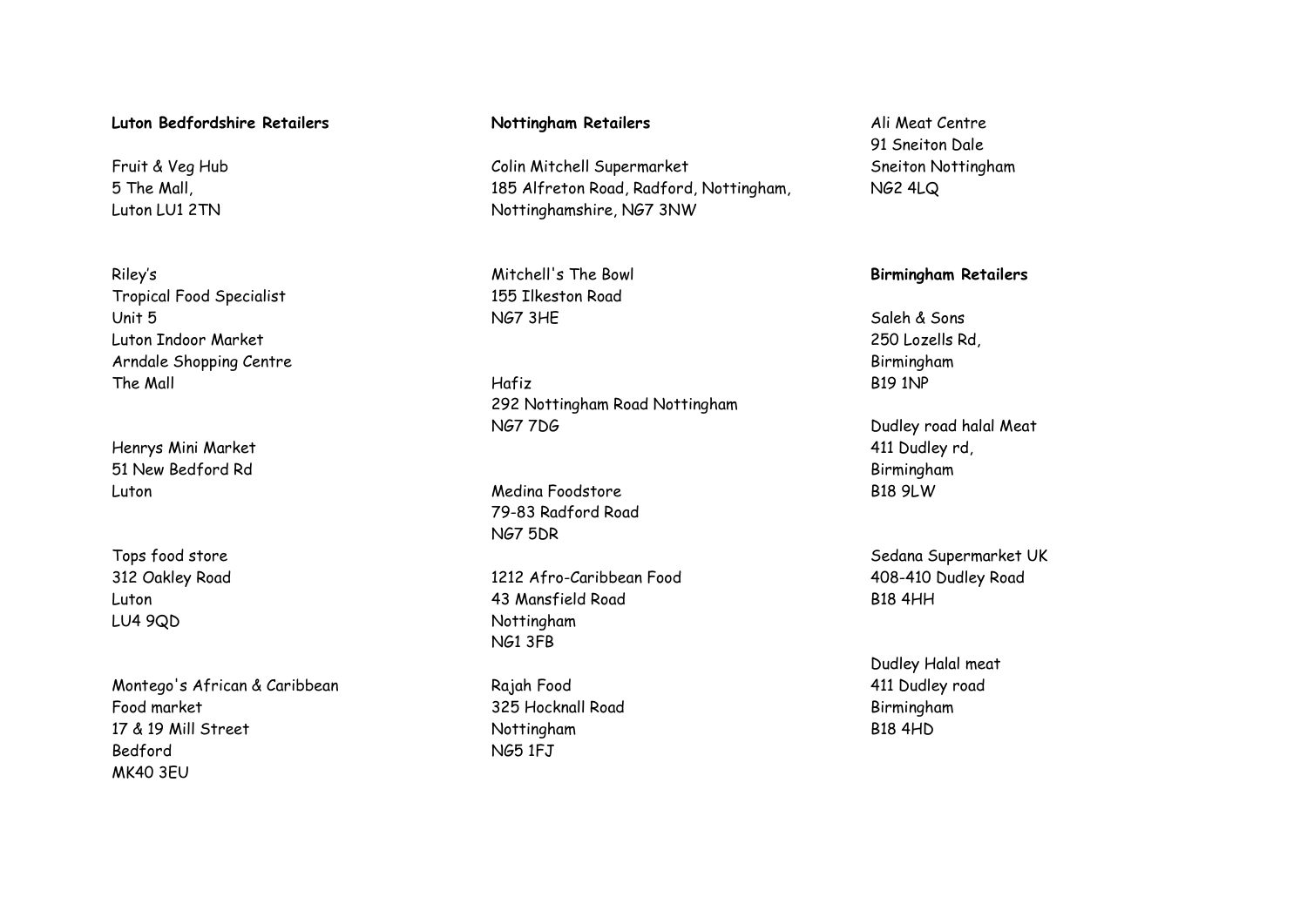Top Tak Supermarket 74 -76 Cape Hill Smethwick B66 4PB

HEATHFIELD SUPERMARKET 208 -212 Heathfield Rd Handsworth B19 1JQ

KARIM SUPERMARKET 200 Heathfield rd Handsworth B19 1JF

ASH FOOD CENTER 297a Witton Road B6 6NT

MAAZ SUPERMARKET 229 -233 Witton Road

Kumar Grocers 217 Soho Road B21 9RY

GHOSIA MINI MARKET 349 High Street WEST BROMWICH B70 9QG

APANA PUNJAB 168 High Street West Bromwich B70 7NQ

Dudley Halal Meat 69 Cape Hill Smethwick Birmingham B66 4SG Dudley road halal Meat 411 Dudley rd, Birmingham B18 9LW

Dudley Halal meat 411 Dudley road Birmingham B18 4HD

Angelic Superstore 26-28 Carter's Green, West Bromwich B70 9LW

New Medina Superstore 109 -111 Lovells Road, Birmingham B19 2TR

Sam's Authentic Food Store 59 -61 Cape Hill b64 4sf

Mustafa Supermarket 74 High Street Smethwick B66 1ds

786 High Food Store 44/46 High Street Smethwick B66 1Dt

AFG Supermarket 30/32 High Street Smethwick

Pakeeza supermarket ltd 121 -125 Villa Road Lozells Birmingham B19 1NH

Arab Butchers 103 Villa Road Lozells Birmingham B19 1NH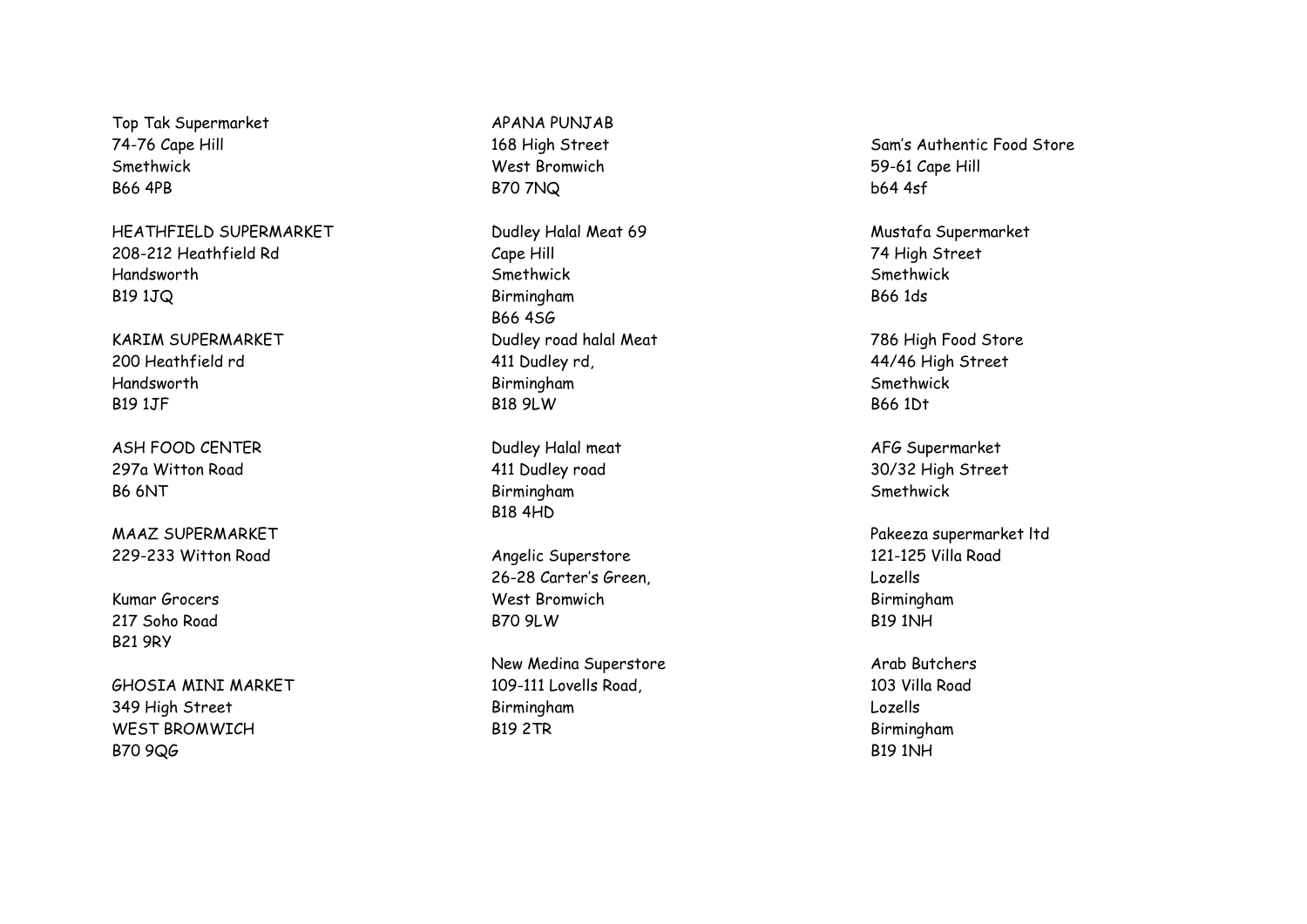Food City Ltd Unit 14 Newtown shopping Center Birmingham b19 2sw

Saleh & Sons 250 Lozells Road Lozells Birmingham B19 1NP

## **Bristol Retailers**

#### **Bristol**

Tees Caribbean Manndeeq Trade centre St Gabriel road Easton Bristol Bs5 0rt

Park Supermarket Grosvenor road ST Pauls BS5 6DH

Star supermarket BS5 6DH

K&S NEWS 124 Stapleton Road Bristol Bs5 0ps

Al Noor Supermarket Stapleton Road Bs5 0pa

BRB Supermarket 234 Stapleton Road Bristol

Star Cash & Carry CHELSEA RD BS5 6DH

Good Food Plus 46 Chelsea Road Bristol BS5 6AU

Khan Food stores 287 Stapleton Road Easton Bristol BS5 0NG

## **Reading Retailers**

### **Reading**

Amazing Grace Carib 391 Oxford Road Reading

Atif superstore 481 -483 Oxford Road RG30 IHF

Bina Oxford Road RG30 1AD

#### **Manchester Retailers**

Quality Halal Meat 102 Claremont Road Moss Side M14 4RR

Hulme Superstore 110 High Street Hulme Manchester M15 5JP